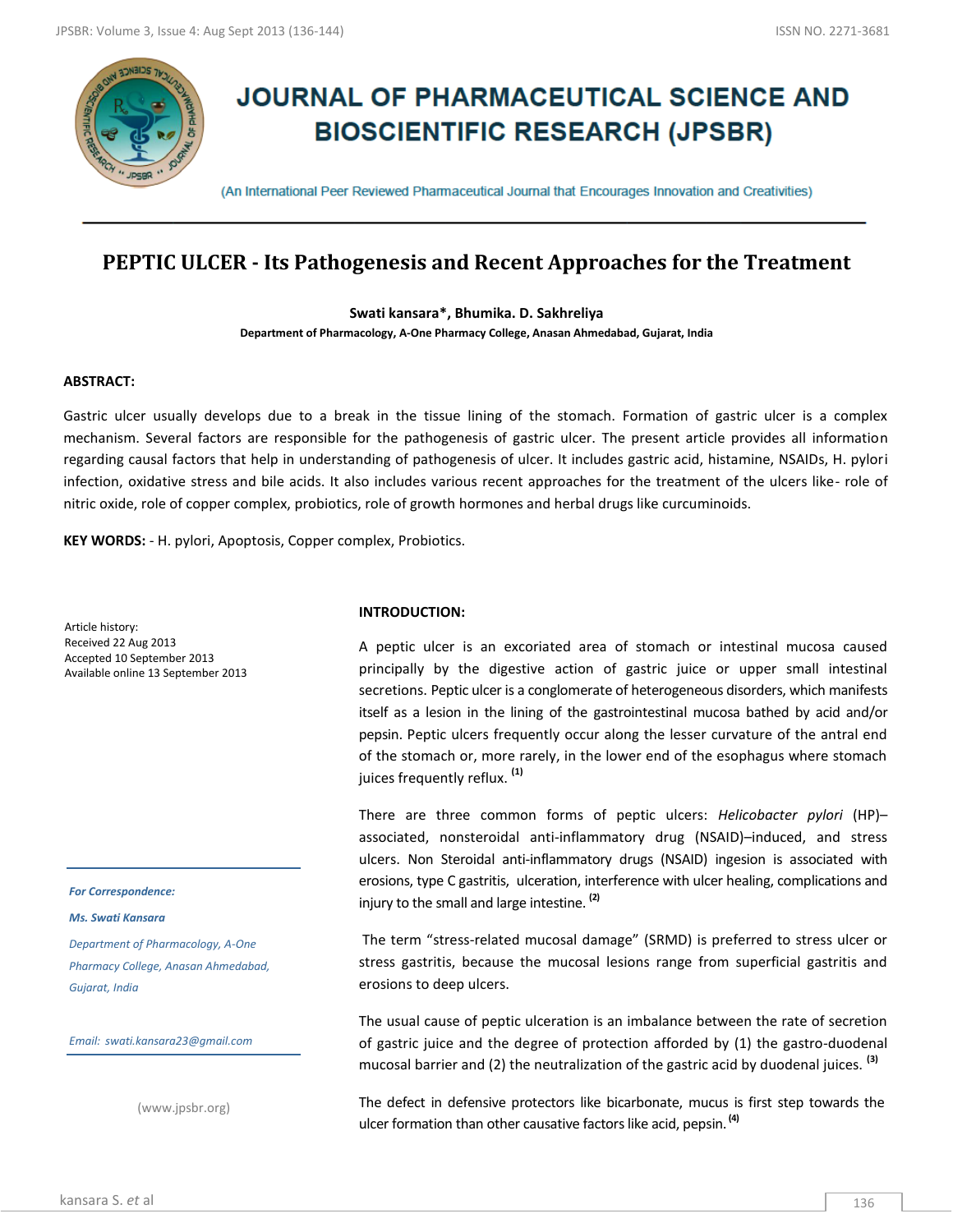After discovery of H.pylori infection as a causal factor, the management of the patient with peptic ulcer is changed and it had major clinical impact. (kuiper et al from webmed) However, none of the factor could clearly explain the pathogenic effectors of the disease due to recurrence after cessation of the treatment.

In conventional therapy, many antiulcer drugs are there, such as H  $_2$  receptor antagonists, proton pump inhibitors and cytoprotectants but all these drugs have side effects and limitations. **(2)**

For H. pylori infection, now a days, the most effective proven treatment comprises of a 2-weeks course called "triple therapy" involves taking two antibiotics to kill the bacteria and either an acid suppressant or gastric epithelial lining shield. [Lansoprazol (30mg), amoxicillin (1g), clarithromycin (500mg) b.d.]. **(5)**

Ulcer associated with the NSAIDs remains a major problem which has not been resolved through introduction of selective inhibitors of COX2. **(6)**

Many new approaches are there for treatment of peptic ulcer including herbal treatment, role of cytokines, role of copper complexes, nitric oxide and growth factors but very scant data are available on these.

## **VARIOUS CAUSATIVE FACTORS FOR PEPTIC ULCER:-**

Peptic ulcers appear to be produced by an imbalance between gastro duodenal mucosal defence mechanisms and the damaging forces. Gastric and pepsin are requisite for all peptic ulcerations. Gastric ulceration can readily occur when mucosal defenses fall. **(1)** 

Defensive factors mainly involve mucus-bicarbonate secretion and prostaglandins. Stress, smoking, nutritional deficiencies and ingestion of nonsteroidal-anti-inflammatory drugs (NSAIDs) are all factors, which increase the incidence of gastric ulcer. **(7)**

## **A) Gastric acid Secretions**

The stomach mucosa has two important types of tubular glands: *oxyntic glands* (also called *gastric* glands) and *pyloric glands*. The oxyntic (acid-forming) glands secrete *hydrochloric acid*, *pepsinogen*, *intrinsic factor*, and *mucus*. The pyloric glands secrete mainly *mucus* for protection of the pyloric mucosa from the stomach acid. They also secrete the hormone *gastrin*.

A typical stomach oxyntic gland is composed of three types of

cells: (1) *mucous neck cells*, which secrete mainly *mucus;* (2) *peptic* (or *chief*) cells, which secrete large quantities of *pepsinogen*; and (3) *parietal* (or *oxyntic*) *cells*, which secrete *hydrochloric acid* and *intrinsic factor*. **(1)**

Gastric parietal (oxyntic) cells secrete isotonic hydrochloric acid. The parietal cells secretion is an isotonic solution of essentially pure HCl. The  $P^H$  of this solution is as low as 0.8, the concentration of  $H<sup>+</sup>$  being a million times higher than that of plasma. Carbonic anhydrase enzyme has been found to be abundantly present in the gastric parietal cell which combines carbon dioxide and water forming carbonic acid, from where bicarbonate ion  $(HCO<sub>3</sub>)$  is exchanged with plasma Cl<sup>-</sup>. Hydrogen ion is pumped out against the concentration gradient into the gastric lumen by  $H^+K^+$  ATPase that is located in the apical membrane of the parietal cells. This pump generates the largest known ion gradient in vertebrates, with an intracellular pH of about 7.3 and an intracanalicular pH of about 0.8. **(7)**

Hydrochloric acid is secreted by the parietal cells, which contain receptors for histamine, gastrin, and acetylcholine. Gastrin is secreted by endocrine cells in the gastric antrum and duodenum. Zollinger–Ellison syndrome is an uncommon disorder caused by a gastrinsecreting adenoma associated with very severe peptic ulcer disease. **(5)**

Pepsinogen, the inactive precursor of pepsin, is secreted by the chief cells located in the gastric fundus. Pepsin is activated by acid  $p<sup>H</sup>$  (optimal pH of 1.8 to 3.5), inactivated reversibly at pH 4, and irreversibly destroyed at  $p^H$  7.

The main goal for protection of the gastric mucosa from gastric acid is pharmacologic control of gastric acid secretion. **(8)**

Mucins are heavily glycosylated glycoproteins that are the major components of the mucus viscous gel covering epithelial tissues. They form lubricants protective selective barrier on epithelial surfaces, and modulates cell-cell and cell extracellular matrix interaction. Their expression is regulated by several cytokines and local hormones. **(9)**

## **B) NON-STEROIDAL ANTI-INFLAMMATORY DRUGS**

Nonselective NSAIDs including aspirin cause gastric mucosal damage by two important mechanisms: (a) direct or topical irritation of the gastric epithelium and (b) systemic inhibition of endogenous mucosal prostaglandin synthesis. **(2)**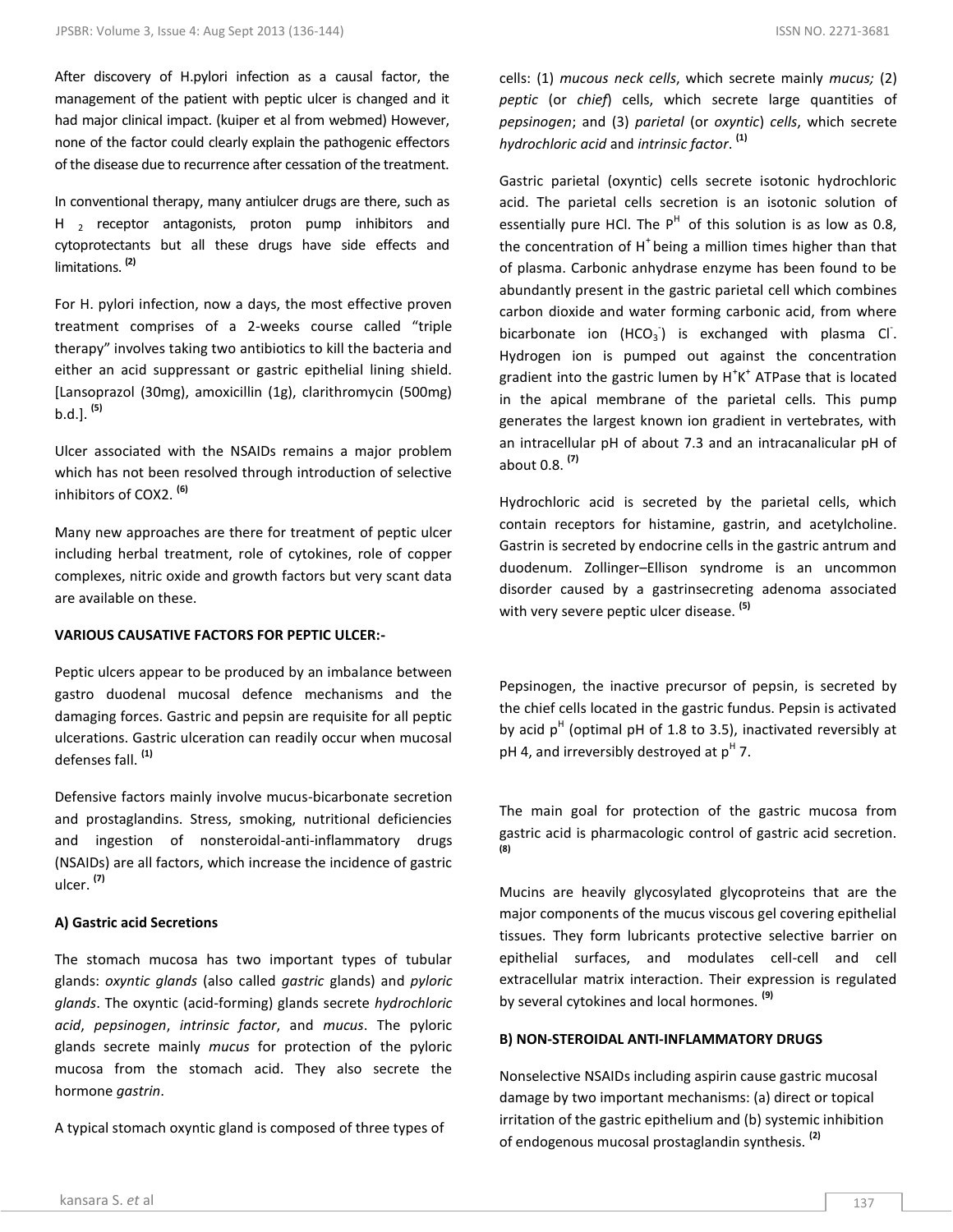Chronic use of NSAID'S suppresses mucosal prostaglandin synthesis.Prostaglandin E2 (the principal prostaglandin synthesized in the stomach) is an important gastro protective mediator. It inhibits secretion of acid, promotes secretion of protective mucus and causes vasodilatation of sub mucosal blood vessels. **(5)**

At high doses aspirin in the acidic environment of gastric juice becomes un-ionized and freely penetrate the mucosal barrier reaching to gastric wall. Due to weak basic nature of cytoplasm of gastric mucosal cells, aspirin could accumulate at higher concentrations into mucosal cells, and yields negatively charged anion that is unable to exit the cell. Thus, superficial or deeper erosions are produced and bleeding takes places within minute. **(10)**

NSAIDs-induced ulcers develops in achlorhydric individuals, has contributed the belief that acid is not involved in the pathogenesis of these lesions. **(11)**

However, by inhibition of prostaglandin synthesis, it increases the gastric acid secretion. Acids may contribute to NSAIDS induced ulcer formation by several ways like

a) Acid can inactivate growth factors that are important for the maintenance of mucosal integrity. Since these growth factors are acid labile.

b) Acid can convert superficial injury to deeper mucosal necrosis. **(12)**

A high dose of famotidin (40 mg twice daily) and omeprazol could significantly reduce the incidence of NSAIDs induced ulcer. **(13)**

## **C) HELICOBACTER PYLORI**

H. pylori have been found to be associated with gastric and duodenal ulcer and gastric cancer. **(14)**

The presence of the bacterium Helicobacter pylori has now been established as a major causative factor in the etiology of peptic ulcer disease. Although commonly found in the gastric antrum, it may also colonize other areas of the stomach, as well as patches of gastric Helicobacter pylori is a spiralshaped, pH-sensitive, gram-negative, micro aerophilic bacterium that resides between the mucus layer and surface epithelial cells in the stomach, or any location where gastric type epithelium is found.

The exact method by which HP initially induces hypochlorhydria is unclear. One theory is that HP produces large amounts of urease, which hydrolyzes urea in the gastric

juice and converts it to ammonia and carbon dioxide. The local buffering effect of ammonia creates a neutral microenvironment within and surrounding the bacterium, which protects it from the lethal effect of acid. HP also produces acid-inhibitory proteins, which allows it to adapt to the low-pH environment of the stomach. HP attaches to gastric-type epithelium by adherence pedestals, which prevent the organism from being shed metaplasia in the duodenum during cell turnover and mucus secretion.

Colonization of the body of the stomach is associated with gastric ulcer. After exclusion of gastric ulcers caused by nonsteroidal anti-inflammatory drug therapy and Zollinger–Ellison syndrome, the incidence of H. pylori infection in patients with gastric ulcer approaches 100%. The strongest evidence of a causal relationship between H. pylori and peptic ulcer disease is the marked reduction in ulcer recurrence and complications following successful eradication of the organism. It has been shown that the speed of ulcer healing obtained with acidsuppressing agents is accelerated if H. pylori eradication is achieved concomitantly. **(5)**

H. pylori infected gastric mucosa showed infiltration of polymorphonuclear leucocytes, lymphocytes, and monocytes. **(15)**

H. pylori-induced inflammation is implicated in the development of mucosal damage and these changes lead to apoptosis and proliferation of mucosal layer. **(16)**

Certain cytokines released in H. pylori gastritis like TNF-α and specific products of H. pylori like ammonia release gastrin from G cells. The infection diminishes mucosal expression of somatostatin. These changes in gastrin and somatostatin increase acid secretion and lead to duodenal ulcer.H. pylori infection causes chronic inflammation that results in the release of pro-inflammatory cytokines that may reduce acid secretion. **(17)**

## **D) Histamine**

Histamine is a chemical messenger that mediates cellular responses, including allergic and inflammatory reactions, gastric acid secretion and possibly neurotransmission in parts of the brain.

Additionally, it is secreted by mast cells as a result of allergic reactions or trauma. Pharmacologically, histamine produces vasodilatation and increase in permeability of blood vessel walls that may contribute to gastric hemorrhage **(10).**

In the experimental animal, increased mucosal histamine has been reported to elicit gastric secretion and mucosal lesion. Since, histamine may cause increase in gastric mucosal permeability to electrolytes and renders the stomach more susceptible to acidinduced damage. The role of histamine in the secretion of acid from acid-producing parietal cells is widely reported. Where, histamine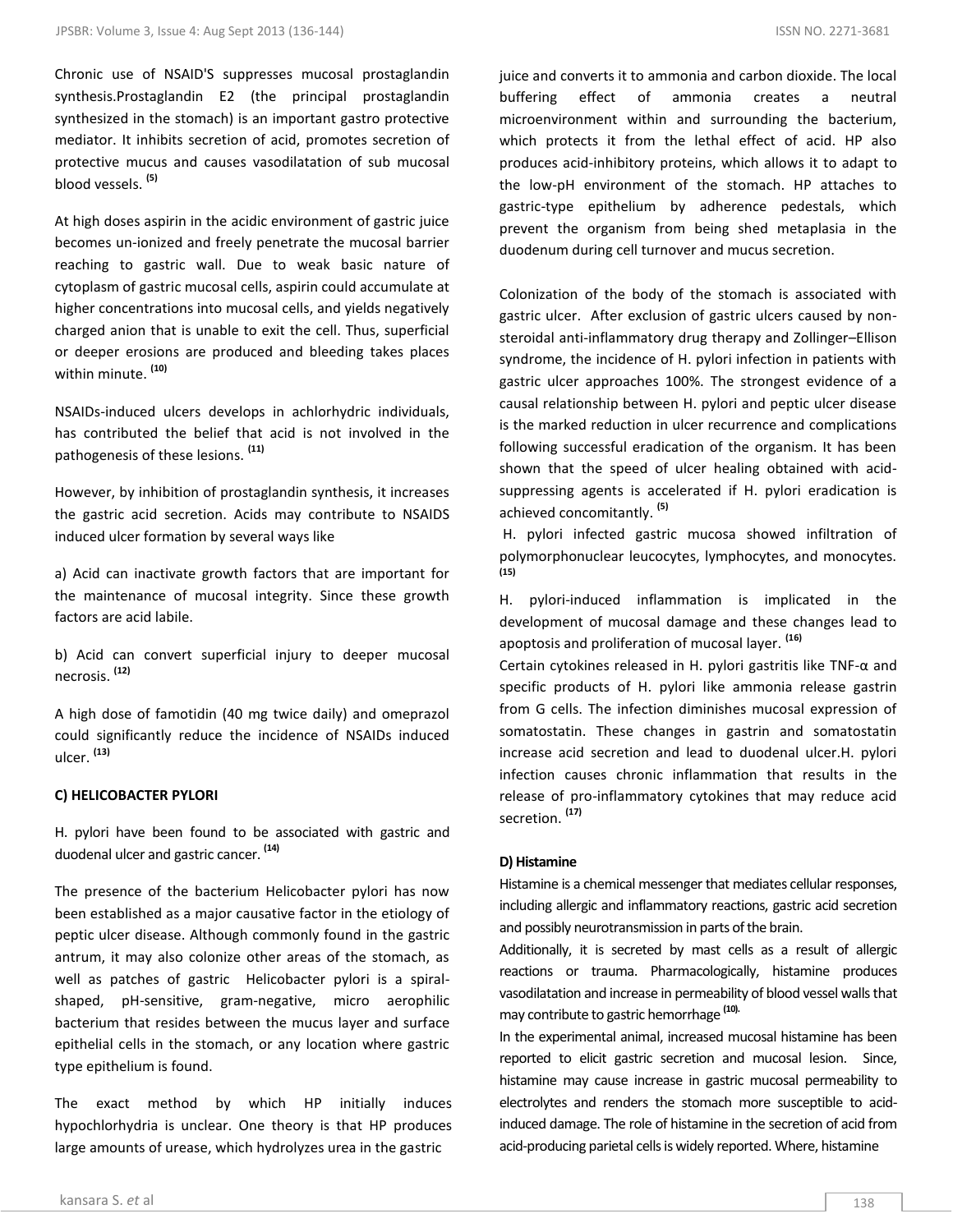activates histamine-2 receptors on the acid-producing parietal cells to stimulate acid production, the over production of acid inhibits through low antral pH gastrin release from G-cells, thus preventing the stimulatory effect of gastrin on enterochromaffin-like (ECL) cells and further histamine release. This inhibitory control is mediated via the release of somatostatin from D-cells situated in close proximity to the Gcells. **(5)**

## **E) Oxidative stress**:-

Oxidative stress is believed to initiate and aggravate many diseases including peptic ulcers and gastric carcinoma. One of the common denominators for the genesis of these diseases is the involvement of free radicals. Reactive oxygen species (ROS) are generated through numerous normal metabolic processes and are needed for normal functioning of the organism.

Various antioxidant enzymes like superoxide dismutase (SOD), catalase (CAT) and gluthathione peroxidase (GPX) control their accumulation. Any imbalance in the activity of these enzymes normally leads to faulty disposal of free radicals and its accumulation. These ROS are responsible for oxidation of tissues leading to lipid peroxidation and tissue damage. They are also responsible for oxidation of bases in cellular DNA making them mutagenic, cytotoxic and crosslinking agents, which in turn causes uncontrolled expression of certain genes causing increased multiplication of cells leading to cancer.

Antioxidants seemed to have protective role in gastric ulcers. Stress causes both sympathetic (causes direct arteriolar vasoconstriction) and parasympathetic (induces an increased motility and muscular contraction) stimulation of stomach leading to local hypoxia and near or actual "ischemia". The ischemic condition caused an increase in the level of H2O2 (by the action of SOD), which, in conjugation with O2 generates OH via the methyl catalyzed Haber-Weiss reaction Hydroxyl radicals thus generated, oxidizes important cellular constituents such as structural and functional proteins membrane lipids and depletes glutathione. Lipid peroxidation causes loss of membrane fluidity, impaired ion transport and membrane integrity and finally loss of cellular functions. **(18)**

## **F) Incidence of apoptosis**

Apoptosis is cells dying process. In this, process goes through defined morphological changes that involve chromatin condensation, cytoplasmic and nuclear blebbing, and eventual cellular demise without loss of membrane integrity.

Under normal physiological conditions, the balance between

gastric epithelial cell proliferation and death is of great importance in maintaining gastric mucosal integrity.

Since, the balance between cell apoptosis and cell proliferation has important role to keep the gastric mucosa healthy **(19)** .

Since, the gastric epithelial cells proliferate in the lower part of the glandular neck and migrate up the crypt towards the surface and then are shed into the lumen by apoptosis **(16).**

Disturbance of this balance could result in either cell loss, leading to mucosal damage and ulcer formation, or cell accumulation, leading to cancer development. **(20).** 

#### **G) Bile acid**

Bile acids are synthesis in the liver. There are four different bile acids like taurocholic acids, taurodeoxycholic acids, tauro—chenodeoxy-cholic acids and tauroursodeoxycholic acid. The most resulting compounds cholic acid and chenodeoxy-cholic acid conjugated to a taurin or glycin molecules. This new compounds called as bile salts. Bile salts are known to destroy the permeability barrier of gastric mucosa and increase mucosal permeability to acids. It may produces direct injury to the surface cells of the stomach and renders gastric mucosa more susceptible to acid injury. **(21)**

## **H) Other factors:-**

- $\triangleright$  Life style factors like Smoking may increase the risk of relapse of PUD. Smoking is harmful to the gastroduodenal mucosa, and *H pylori* infiltration is denser in the gastric antrum of smokers[.](javascript:showrefcontent()
- > Hypersecretion of gastric acid (eg., zollinger- Ellison syndrome)
- $\triangleright$  Viral infection (eg., cytomegalovirus)
- Radiation
- Chemotherapy (eg, hepatic artery infusion)
- $\triangleright$  The risk of upper GI tract bleeding may be increased in users of the diuretic spironolactone or serotonin reuptake inhibitors with moderate to high affinity for serotonin transporter. **(5)**

## **New strategies for prevention of gastric ulcer disease:- I) CONVENTIONAL DRUG THERAPY:-**

#### *Reduction of acidity:*

**Antacids** like sodium bicarbonate, calcium carbonate, magnesium salts, aluminium hydroxide. Sodium bicarbonate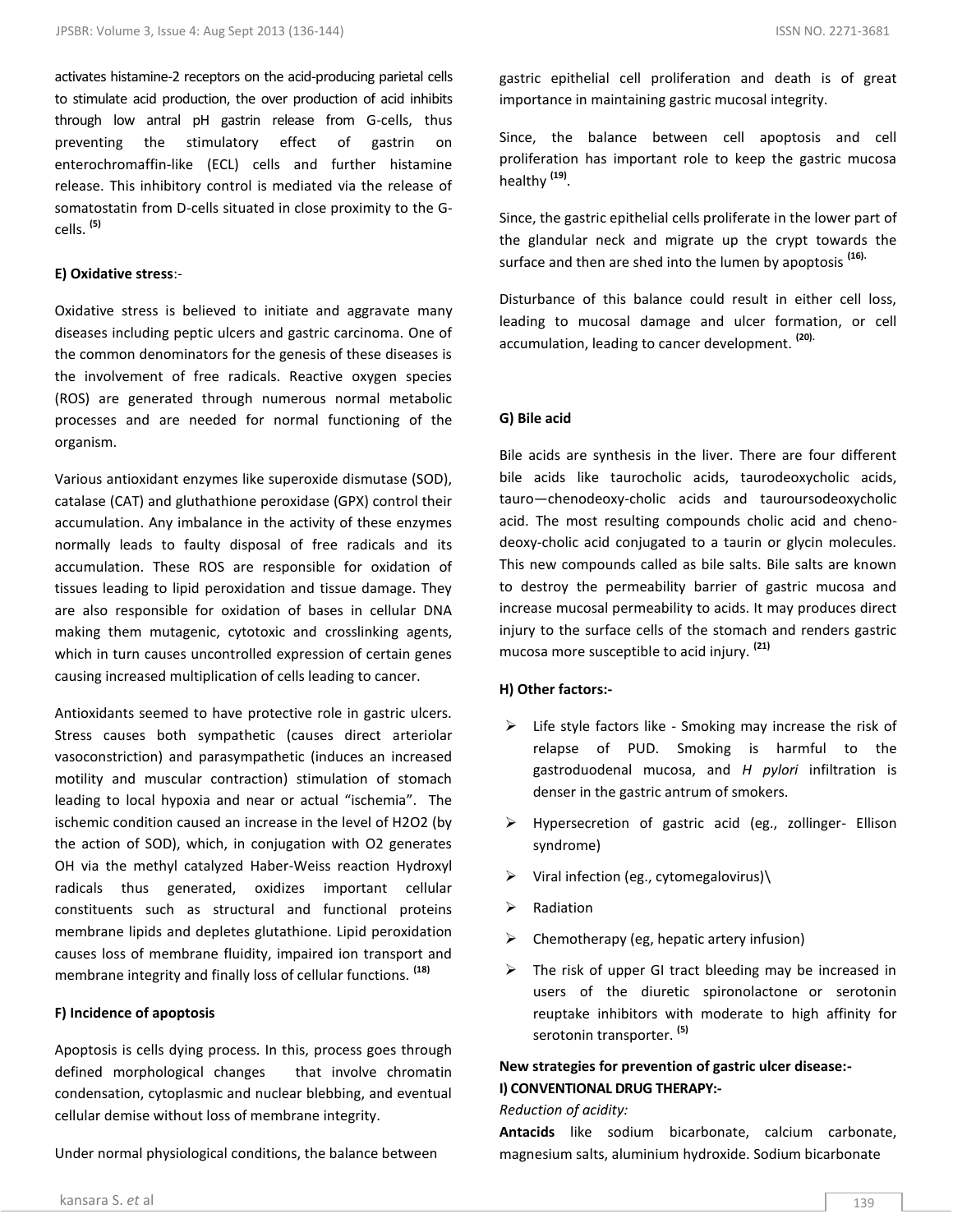may produce carbon dioxide, causing belching and distension; excess can cause metabolic alkalosis; best avoided in renal and cardiovascular disease. Calcium carbonate may cause acid rebound; excess may cause hypercalcaemia and constipation.

 $\bullet$  H<sub>2</sub>-receptor antagonists are effective in healing both gastric and duodenal ulcers. A four-week course is usually adequate. H<sub>2</sub>-receptor antagonists like cimetidin, ranitidine widely used.

• Proton-pump inhibitors like omeprazole, esomeprazole, lansoprazole, pantoprazole and rabeprazole. The proton-pump inhibitors inhibit gastric acid by blocking the  $H^{\dagger}/K^{\dagger}$ -adenosine triphosphatase enzyme system.

• muscarinic blockers (pirenzapine).

#### *Mucosal protection:*

• Misoprostol (also reduces gastric acid secretion) Misoprostol is a synthetic analogue of prostaglandin E1 which inhibits gastric acid secretion, causes vasodilatation in the submucosa and stimulates the production of protective mucus. Pregnancy (or desired pregnancy) is an absolute contraindication to the use of misoprostol, as the latter cause's abortion.

• Bismuth chelate (also toxic to H. pylori) Colloidal tripotassium dicitratobismuthate precipitates at acid pH to form a layer over the mucosal surface and ulcer base, where it combines with the proteins of the ulcer exudate. This coat is protective against acid and pepsin digestion. It also stimulates mucus production and may chelate with pepsin, thus speeding ulcer healing.

- sucralfate
- carbenoxolone (rarely prescribed).

Sucralfate has been recommended for use in pregnancy in the USA, and this is rational as it is not systemically absorbed. **(5)**

## **II) Antidepressant drugs used in the ulcer**

Tricyclic antidepressants (TCA) are particularly useful in the treatment of endogenous depression.Many TCA have been evaluated for their antiulcer effects. Imipramine and amitryptiline, two TCAs have been reported to prevent gastric ulcer.

**Hakan Dursun** et al reported that fluvoxamine has antiulcer effects. Indomethacin causes gastric damage by not only inhibiting cyto-protective PG synthesis, but also by affecting oxidant and antioxidant mechanisms, such as GSH, NO, MPO, and MDA. Fluvoxamine appears to exert its antiulcer effects by activation of antioxidant mechanisms and inhibition of

toxic oxidant mechanisms in stomach tissues. **(22)**

**T. Sen et al** investigated effect of dothiepin on gastric ulceration. Dothiepin, a tricyclic antidepressant, significantly inhibited the development of gastric ulcers induced by alcohol, aspirin, indomethacin and Shay's pyloric ligation. Antisecretory studies in pyloric ligated rats revealed that the drug at a dose of 100 mg/kg significantly reduced total acidity, gastric output and protein content. **(23)**

**Halis Suleyman et al.** investigated the antiulcer activities of tianeptine, trazodone, and venlafaxine on indomethacininduced ulcers in rats; and evaluated tianeptine's effects on oxidant and antioxidant parameters in rat stomach tissue. The results show that trazodone and venlafaxine did not prevent indomethacin-induced ulcers. Tianeptine, however, decreased indomethacin-induced ulcers significantly at all doses used (6, 12, and 25 mg/kg). **(24)**

**Bickel M. et al.** tested the effectiveness of the antidepressant agents nomifensine and amitriptyline on various ulcer models. Oral application of 3 mg/kg nomifensine resulted in a 50% decrease of stress ulcers produced by water immersion. Using an immobilisation ulcer model the ID50 of nomifensine was calculated to be 1.89 mg/kg p.o. Amitriptyline proved to be less active in both models. Thus peripheral gastric effects of nomifensine could be ruled out; its antiulcer properties may be of central nervous origin. Affecting noradrenergic mechanisms in the hypothalamus could possibly play an important role. **(25)**

## **III) Grape Seed Extract and Procyanidins**

Makoto Saito,Hiroshi Hosoyama et al evaluated effect of grape seed extract on ulcer . It is known that procyanidins, which are contained in grape seeds, are antioxidative and have certain biological effects. Antiulcer activities of grape seed extracts (GSE-I and GSE-II) and procyanidins were investigated using rats. GSE-I (with low flavanol content), GSE-II (with high flavanol content), and procyanidins at a dose of 200 mg/kg strongly inhibited the stomach mucosal injury induced by 60% ethanol containing 150 mM hydrochloride. The mechanism of antiulcer activity may be the protection by radical scavenging activity on the stomach surface against radical injury induced by HCl/EtOH solution and the defense action of procyanidins covering the stomach surface by their strong ability to bind protein. **(26)**

## **IV) Immunosuppressive agent like Tacrolimus produced positive effect on peptic ulceration**

**Shailja sood et al** reported activity of tacrolimus in pyloric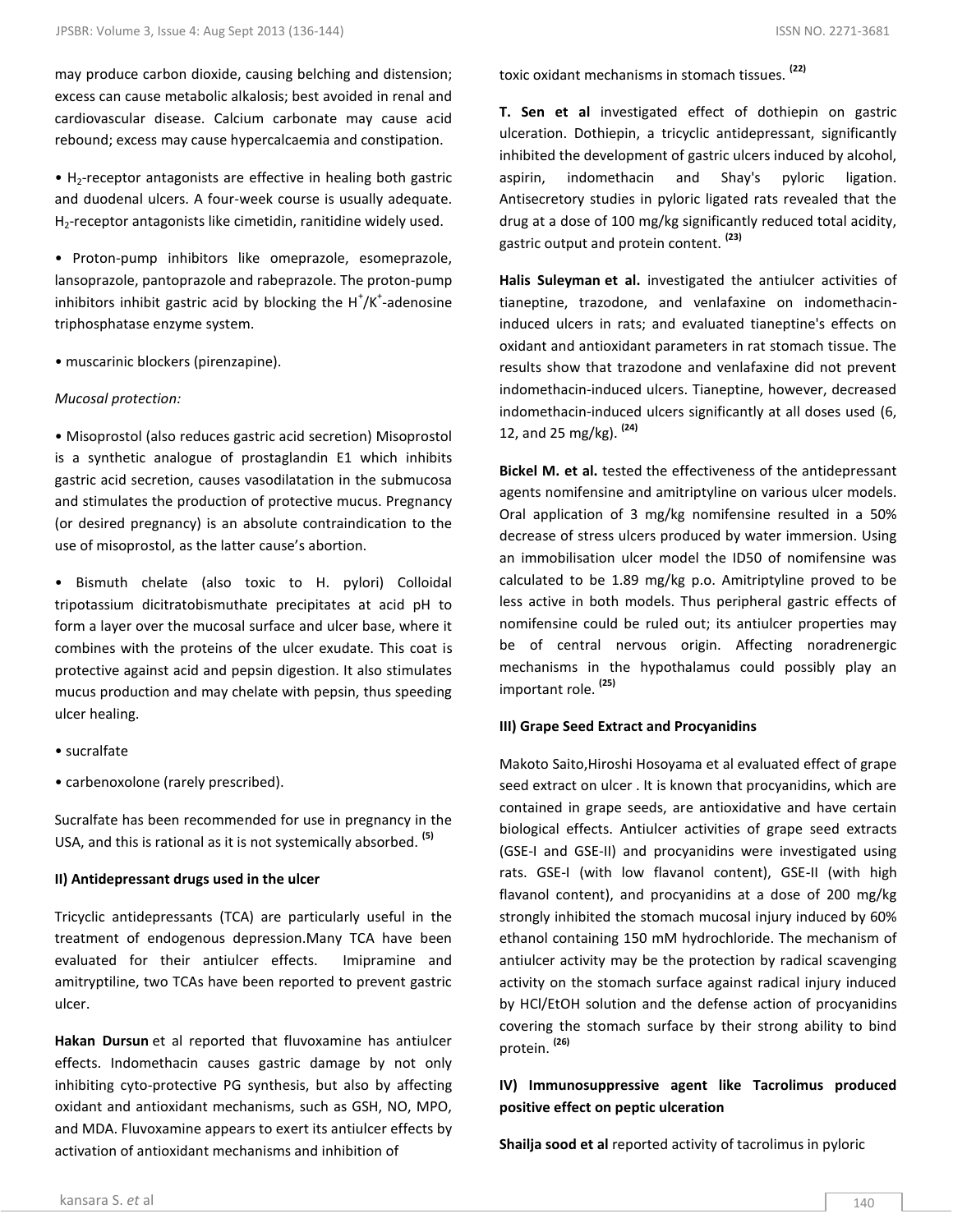ligation induced peptic ulcer in rats.

Tacrolimus is a potent immunosuppressive drug that has been widely used for organ transplantation and atopic dermatitis. The ulcer protective activity of tacrolimus may be through its antisecretory, antioxidant and anti-inflammatory action and its inactivation of immune cells.

Tacrolimus binds to the FK506 binding protein and this tacrolimus-FKBPcomplex interacts with calcineurin which inhibits the catalytic activity of calcineurin, this activity of tacrolimus explored for its antiulcer potential.

This study showed that the immunosuppresing agent tacrolimus prevented PL induced gastric ulceration in rats and demonstrated that this agent also potentially alters the levels of gastric volume, total and free acidity, ulcerative index and biochemical parameters. **(27)**

## **V) Gastroprotective effects of Nitric Oxide**

Gastroprotective effects of nitric oxide may be due to it is rapid reactivity with various oxygen species in the biologic system. That also causes additional decrease in acid secretion. Nitric oxide inhibits gastric secretion by suppression of histamine release from enterochromaffin-like cells. **(28)**

Use of nitro-vasodilators in animal studies may reduce the NSAID-associated gastric damage, but nitric oxide may also inhibit platelet aggregation. The results from a large casecontrol study, Lanas et al. suggested that nitro-vasodilators are associated with a decreased risk of ulcer. Dykhuizen et al. reported that chemical sources of NO and peroxynitrite have a direct toxic effect on H. pylori. **(29, 30)**

## **VI) Role of growth factor in gastric ulcer healing (VEGF)**

Growth factors are local polypeptide hormones that modulate the rate of cellular proliferation of their target cells. Vascular endothelial growth VEGF is released by endothelial cells themselves, and by platelets. Indeed, release of VEGF is likely to be a primary mechanism through which platelets contribute to ulcer healing.

Jones et al Showed that the expression of VEGF increases during healing in experimental models of acute gastric damage, while the pre-treatment of rats with a single dose of oral VEGF exerted a protective effect against acute ethanol damage in the gastric mucosa. **(31)**

Szabo et al. found that the daily administration of VEGF promote the healing of cysteamine duodenal ulcer in rats by stimulation of angiogenesis and formation of granulation tissue. **(12)** 

Wozniak et al. have been determined the role of vascular endothelial growth factor (VEGF) administered intraperitoneally in the gastroprotective response to stressnumber of blood vessels was observed when VEGF was injected 24 h before stress exposure. Gastric secretion, depth of ulceration and ulceration index decreased significantly after VEGF application. The results demonstrate the gastroprotective effect of VEGF on stress-induced ulceration. **(32)**

TGF-α is released locally in the gastric mucosa, particularly when the mucosa is exposed to topical irritants. TGF-α includes the stimulation of the restitution and proliferation of mucosal cells, gastroprotection, vasodilatation, gastric adaptation to noxious substances, healing of acute and chronic lesions and inhibition of gastric acid secretion.

Vongthavaravat et al. have concluded that: 1) TGF-  $\alpha$  caused dose-dependent gastroprotection against ulceration, 2) TGF-α mediates gastric mucosal protection is prevented by capsaicininduced sensory denervation and, 3) stress-induced injury was associated with significant reduction in gastric content of TGFα. **(33)**

#### **VII) COPPER COMPLEXES AS ANTIULCER AGENTS:-**

Sorenson pioneered the research on the activity of copper complexes including the copper nicotinate in ulcer. **(34)**

Copper is mobilized from the liver in a complex form with ceruloplasmin, albumin and amino acids. These complexes facilitate copper absorption, tissue distribution and utilization. The anti-inflammatory action of copper complexes is an important activity of their antiulcer effect achieved by their intermediary role as a transport form of copper-dependent enzymes. **(35)**

Copper effect enzyme activity both as a cofactor and a prosthetic component of several cuproenzymes controlling oxidation-reduction reactions including cytochrome c- oxidase, superoxide dismutase. **(36)**

## **VIII) PROBIOTICS**

Probiotics are live micro-organisms, which could interact with the GIT. Probiotics are consisting of Saccharomyces boulardii yeast or lactic acid bacteria. E.g. lactobacillus and bifidobacterium species. The probiotics have ability to eradicate the h. pylori infection. **(10)**

The yeast and lactobacilli found in yogurt secrete soluble factors like some organic by-product of fermentation capable of killing H. pylori infection. **(37)**

Probiotics also stimulate the gastro-intestinal immune system. **(38)**

## **IX) HERBAL DRUGS**

Tuorkey et al reported antiulcer activity of curcuma longa. Curcumin, a yellow colour compound has antiulcer activity arise from its antioxidant activity. (5)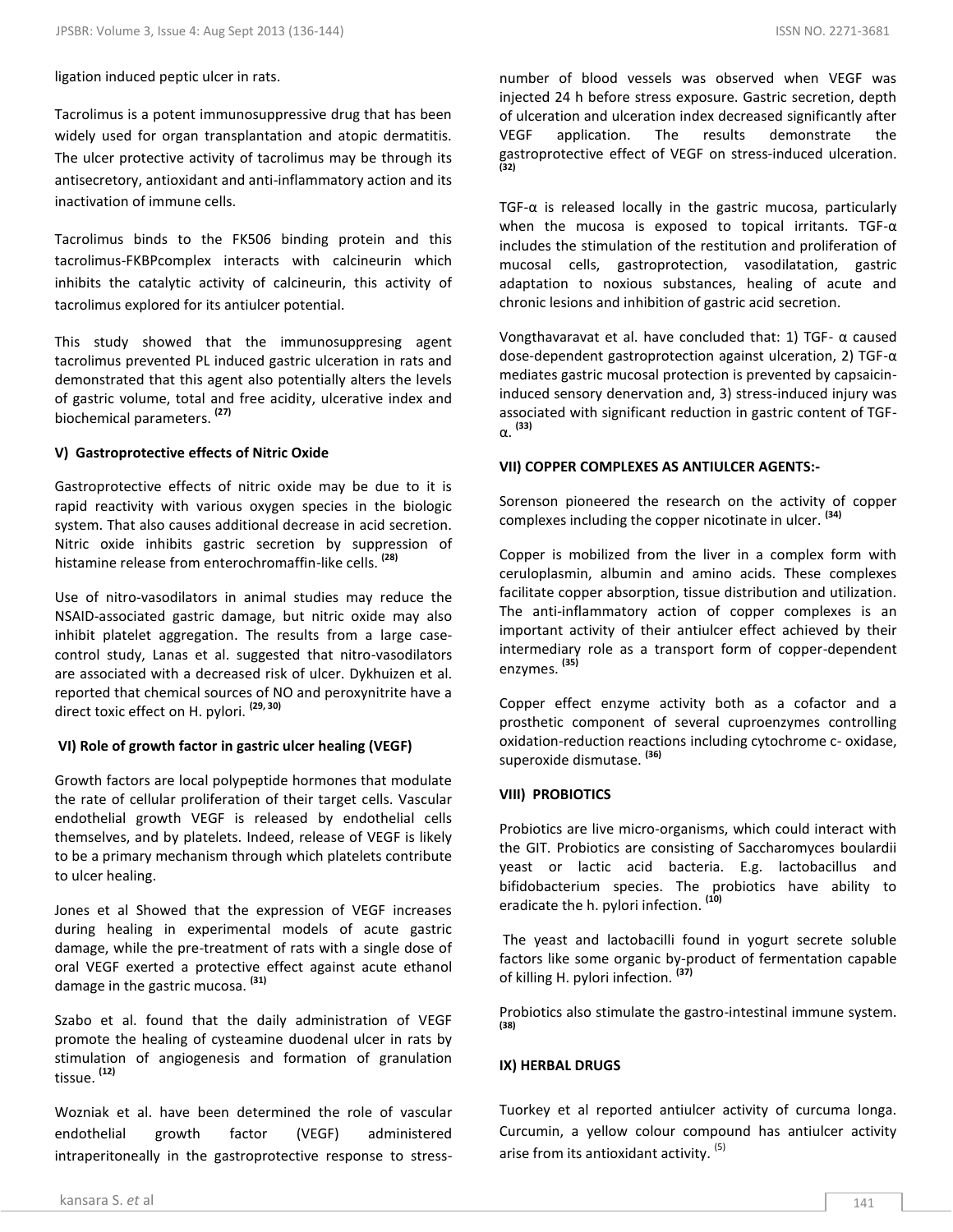P. Thirunavukkarasu, L. Ramkumar and T. Ramanathan reported Anti-ulcer Activity of Excoecaria agallocha bark on NSAID-induced Gastric Ulcer in Albino Rats.The present study showed that pretreatment with the leaf extract (both hot water and cold water) of E. agallocha caused a beneficial effect on NSAID induced gastric ulcer in rats as evidenced by the reduction in the ulcer score.  $(40)$ 

Raju.D et al evaluated the Anti-ulcer activity of methanolic extract of Terminalia chebula fruits in experimental rats. The extract shows protection against characteristic lesions produced by ethanol administration this antiulcer effect of METC may be due to both reductions in gastric acid secretion and gastric cytoprotection. **(41)**

S. PANDIT et al evaluated anti-ulcer effect of shankha bhasma in rats. Shankha bhasma caused significant reduction in ulcer index (P<0.001) in both the indomethacin and cold restraint models Shankha bhasma induced dose dependent protection against experimental gastric ulcers. (42)

E.M. Galati et al studied Antiulcer activity of Opuntia ficus indica (L.) Mill. (Cactaceae). In Sicily folk medicine, O.ficus indica (L.) Mill. Cladodes (modified stems in cacti) are used for the treatment of gastric ulcer. From the results of this work, it is evident that acute administration of O. ficus indica lyophilized cladodes generally maintains the cytoarchitecture of the gastric mucosa in the normal arrangement of its components. (43).

S.S. Deshpande and G.B. Shah evaluated antiulcer activity of tephrosia purpurea in rats. Results suggest that aetp (aqueous extract of tephrosia purpurea) possesses significant antiulcer property which could be either due to cytoprotective action of the drug or by strengthening of gastric and duodenal mucosa and thus enhancing mucosal defense. (44)

C. V. Ukwe1 et al. Studied antiulcer activity of roots of zapoteca portoricensis (fam. fabiaceae) The roots of Zapoteca portricensis is a common remedy in the treatment gastrointestinal disorders used by tradomedical practitioners in Eastern Nigeria. This study had shown that roots of Zapoteca portoricensis possess antiulcer activity against alcohol and indomethacin ulcers in rats. (45)

V.I.Borikar et al reported the Study of Antiulcer Activity of Bauhinia racemosa (stem bark) Lam in rats it was confirmed that the plant Bauhinia racemosa has significantly decreased the no of ulcers in Paracetamol induced gastric ulcers in rats. This may due to the presence of flavonoids which may reduce the gastric secretion and peptic activity and prevent the formation of gastric ulcer. (46)

Raghuveer Gupta et al reported anti-ulcer effect of root of Curcuma zedoaria in rats. Curcuma zedoaria is thechief ingredient in several Unani preparations used to treat peptic ulcer. Therefore antiulcer activity of root of C.zedoaria was studied in pyloric-ligated albino rats. This study justifies the use of C. zedoaria in various formulations of Unani system of medicine for the treatment of peptic ulcer.  $(47)$ 

M. A. Abdulla, F. H. AL-Bayaty, L. T. Younis and M. I. Abu Hassan reported Anti-ulcer activity of Centella asiatica leaf extract against ethanol-induced gastric mucosal injury in rats. (48)

## **CONCLUSION:-**

Ulcer disease is one of the main prevalent still unresolved medical problems that face many patients. After discovery of H.pylori infection as a causal factor, various researches are done in that field. There are many causal factors in which very few reports are available like bile acid, oxidative stress, and apoptosis. Bile acids have strong preventive effect against overgrowth of intraluminal bacteria but very few data are available on these.

Due to relapses after cessation of treatment, further search for curative and safe agents are going on. Probiotics, copper complexes, nitric oxide are new approaches for the treatment of ulcer disease. Data revealed that they have antiulcer activity. Reports suggested that many herbal drugs produced positive results in ulcer treatment in rats or mice. The present review summarizes some causal factors that help in understanding of pathogenesis of ulcers and various treatments that can be further investigated to achieve safe and curative agents for ulcer treatment.

## **REFERENCES:-**

- 1. Dipiro J. T. et al. Pharmacotherapy & pathophysiology approach.  $6<sup>th</sup>$  edition, published by the Mcgraw hill company: 2005: 629-640.
- 2. Wallace, J et al. NSAID-induced gastric damage in rats: requirement for inhibition of both cyclooxygenase 1 and 2. Gastroenterol., 2000; 119: 706-714.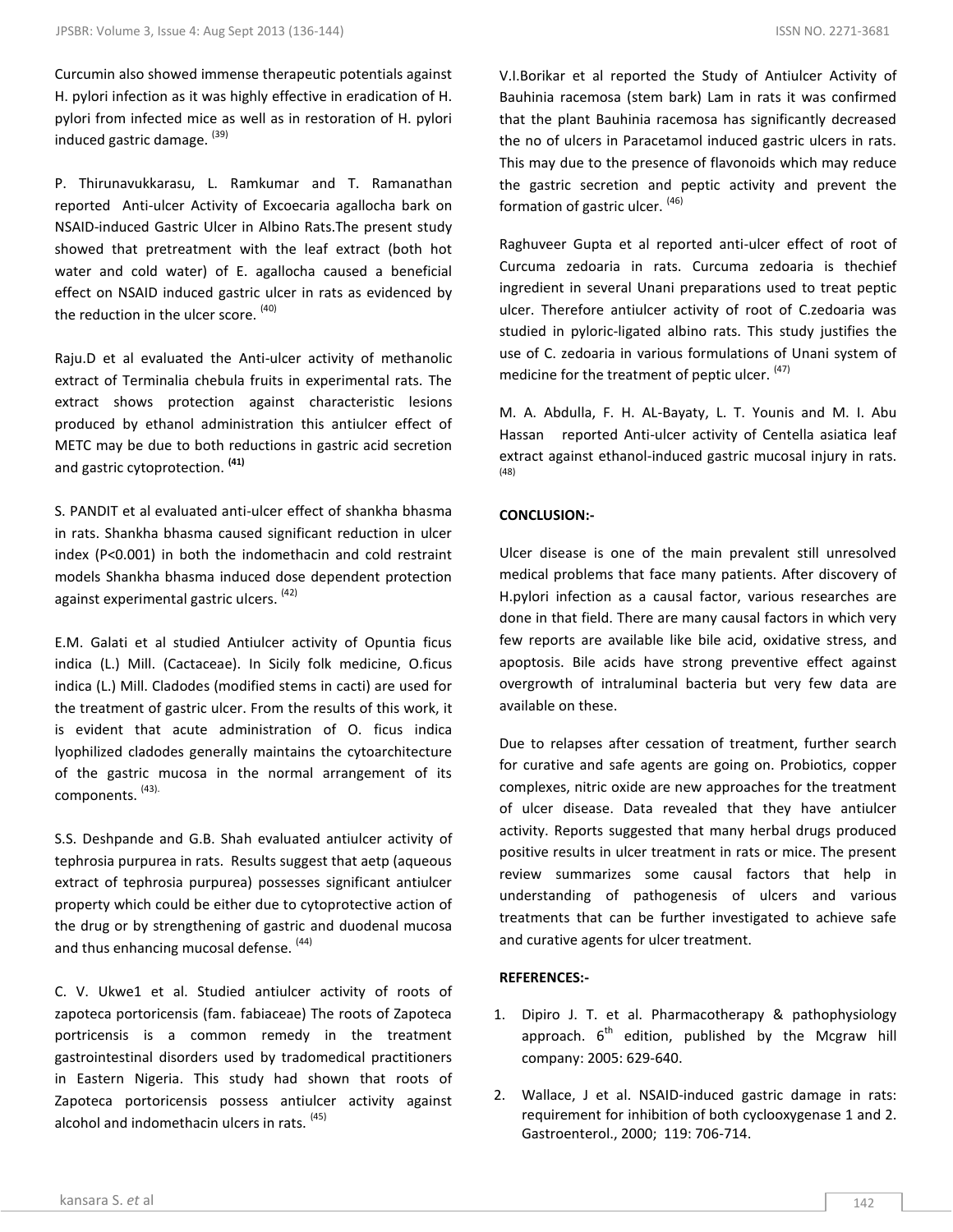- 3. Guyton A.C. et al. Textbook of Medical physiology.  $11<sup>th</sup>$ Edition; published by: elseveir saunder; 2006; 821.
- 4. Marhuenda E et al. Antiulcerogenic activity of aescine in different experimental models. Phytother. Res., 1993; 7: 13-16.
- 5. JAMES M RITTER. A Textbook of Clinical Pharmacology and Therapeutics published by Hodder Arnold, 2008: 247-262.
- 6. Wallace J. L. Recent advances in gastric ulcer therapeutics. Curr opin. Pharmacol.2005; 5; 573-577.
- 7. Goodman, C.S., Gilman, B.T. (Eds.), Goodman and Gilman's:The Pharmacological Basis of Therapeutics, 10th ed. McGraw-Hill, New York,2007:.1005–1019.
- 8. Aihra et al. pharmacological control of gastric acid secretion for the treatment of acid related peptic disease: past, present and future. Pharmacol. Ther. 2003; 98: 109- 127.
- 9. Wittal et al. mucin antibodies new tools in diagnosis and therapy of cancer. Front. Biosci. 2001; 6: 1296-1310.
- 10. Muobarak J T. et al. Gastric ulcer disease pathogenesis complication and strategies for prevention. Gastroenterology, 2011: 2:3.
- 11. Wallace et al. How do NSAIDs cause ulcer disease? Clin gastroenterol, 2000, 14: 147-159.
- 12. Szabo s. et al. Growth factors in ulcer healing lessons from recent studies. J. physio. 2000, 94: 77-81.
- 13. Taha et al. neutrophils, H.pylori and NSAIds ulcer. Gastroenterology,1999, 916: 254-258.
- 14. Beales ILP et al. Acid secretion in H. pyloriassociated enlarged fold gastritis reply. GUT, 47, 2000: 313-314.
- 15. Fan,X.G. et al.Helicobacter pylori increase proliferation of gastric epithelial cells. Gut 38, 1996: 19-22.
- 16. Ohkura et al. Evaluation of cell proliferation and apoptosis in Helicobacter pylori gastritis using an image analysis processor. Gastric. Cancer 2003; 6: 49-54.
- 17. Thomson,A.B. et al. Acid inhibitory potency of twice a day omeprazole is not affected by eradication of Helicobacter pylori in healthy volunteers Helicobacter.2003; 8: 46-58.
- 18. Goel R. K. et al. oxidative stress and antioxidants status in peptic ulcer and gastric carcinoma. Indian J Physiol Pharmacol; 2004; 48 (1): 115–118
- 19. Kalia,N. et al. Mast cell stabilization prevents ethanolinduced rat gastric mucosal injury: mechanisms of protection. J Gastroenterol. Hepatol.2000; 15: 133-141.
- 20. Kohda,K. et al. Role of apoptosis induced by Helicobacter pylori infection in the development of duodenal ulcer. Gut 1999; 44: 456-462.
- 21. Min,C., et al. Effects and mechanism of changes of local neurotransmitters in rats' pylorus and bile reflux to the stomach with stress ulcer. Dig. Dis. Sci 2005, 50: 1898- 1903.
- 22. Hakan Dursun et al. Antiulcer activity of fluvoxamine in rats and its effect on oxidant and antioxidant parameters in stomach tissue. BMC Gastroenterology 2009, 9:36.
- 23. T. Sen et al**.** Effect of dothiepin on gastric ulceration mediated by lipid derived eicosanoids Life Sciences 2000; 66:23: 325-330.
- 24. Halis Suleyman et al. Comparative study on the gastroprotective potential of some antidepressants in indomethacin-induced ulcer in rats. Chemico-Biological: 2009; 180 ;2: 318-324.
- 25. Bickel M. Antiulcer effects of nomifensine, a new antidepressant, on stress-induced ulcers in the rat. Arzneimittelforschung. 1980; 30(1):69-73.
- 26. Makoto Saito,Hiroshi Hosoyama et al. Antiulcer Activity of Grape Seed Extract and Procyanidins. *J. Agric. Food Chem.*, 1998, 46 (4), 1460–1464
- 27. Shailja sood et al. Activity of tacrolimus: An immunosuppressant, in pyloric ligation induced peptic ulcer in rats. Yakugaku Zasshi 2009, 129(12):1523-1528.
- 28. Freitas,C.S. et al. Involvement of nitric oxide in the gastroprotective effects of an aqueous extract of Pfaffia glomerata (Spreng) Pedersen, Amaranthaceae, in rats. Life Sci 2004; 74: 1167-1179.
- 29. Lanas, A.et al. Nitrovasodilators, low-dose aspirin, other nonsteroidal antiinflammatory drugs, and the risk of upper gastrointestinal bleeding. N. Engl. J Med. 2004; 343: 834- 839.
- 30. Dykhuizen,R.S.,et al. Helicobacter pylori is killed by nitrite under acidic conditions. Gut 1998; 42: 334-337.
- 31. Jones,M.K. et al. Gene therapy for gastric ulcers with single local injection of naked DNA encoding VEGF and angiopoietin-1. Gastroenterology 2001; 121:1040-1047.
- 32. Wozniak-Holecka, et al. Influence of vascular endothelial growth factor (VEGF) on gastroprotection in stress-induced gastric mucosal ulcers in rats. Methods Find. Exp Clin. Pharmacol. 2009; 31: 523-531.